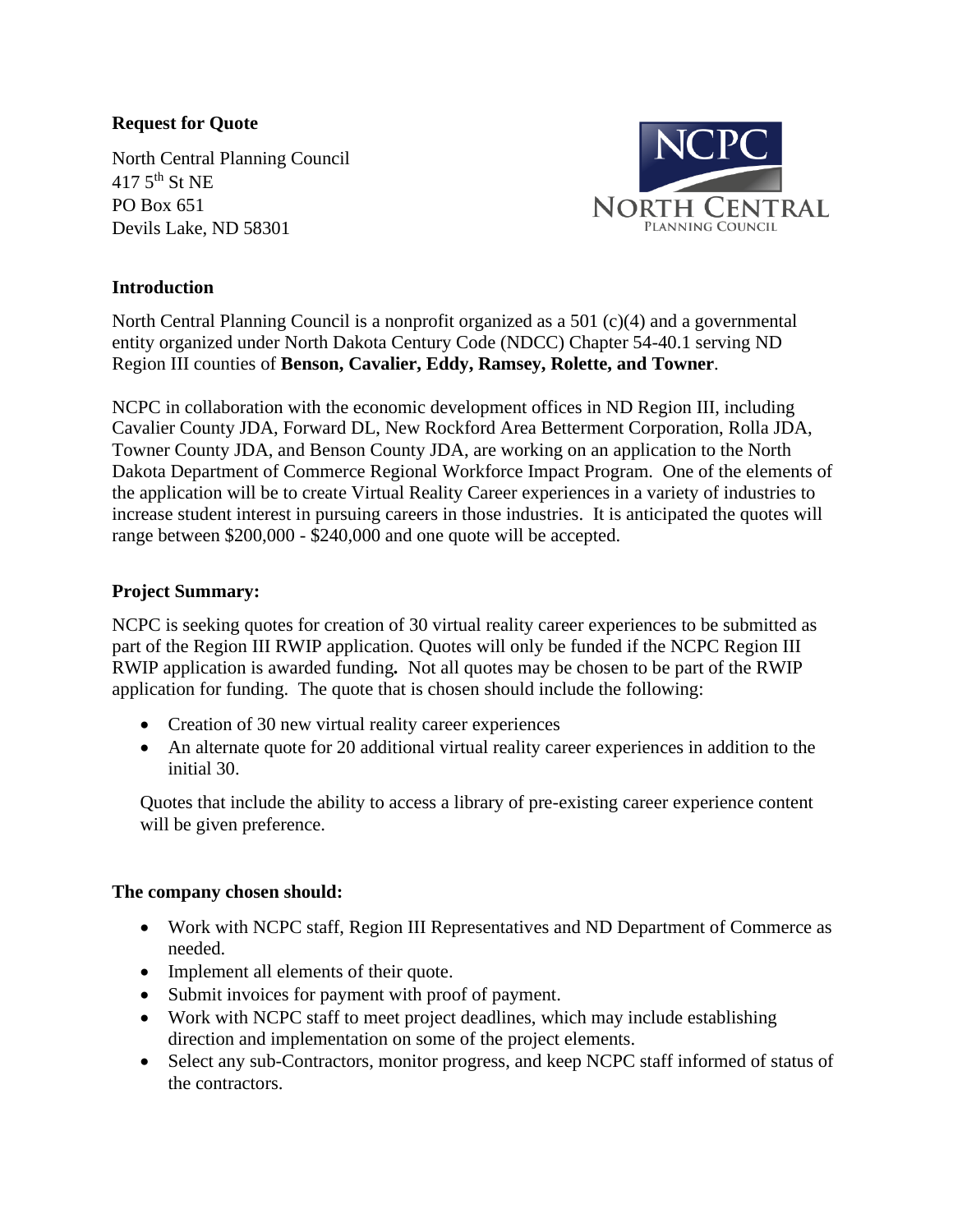- Meet with Economic Development professionals and or NCPC staff on an as needed basis.
- Monthly progress reports to NCPC Executive Director during term of grant from award through June 15, 2023.
- Participate in media/events during the term of grant and 6 additional months.
- For a term of three years, allow annual site content review and create reports on usage if needed for grant review.
- Work with NCPC staff to prepare grant progress reports and final report.

# **Anticipated Selection Schedule**

The Request for Proposal timeline is as follows:

Request for Quote issued: June 17, 2022

Deadline: July 1, 2022

Questions will be taken until: June 27, 2022

Interviews: July 5, 2022 to July 7, 2022.

Selection of top quote to participate in RWIP application: July 8, 2022

### **Time and Place of Submission of Proposals**

The RFP will be posted on June 17, 2022 to the NCPC website, <http://www.northcentralplanningcouncil.com/> and can be downloaded from there, a copy can also be obtained by contacting the economic development office in your area:

- Cavalier County JDA 701-256-3475
- Forward DL, 701-662-4933
- New Rockford Area Betterment Corporation, 701-947-2205
- Rolla JDA, 701-477-9130
- Towner County JDA, 701-968-4340 x 201
- Benson County JDA, 701-662-8131

### **Responses must be received at North Central Planning Council 417 5th St NE, PO Box 651, Devils Lake, ND 58301 no later than Friday, July 1st at 12:00 p.m.**

**The District Reserves the Right:**

- **To reject any and all proposals submitted.**
- **To request additional information from all proposers.**